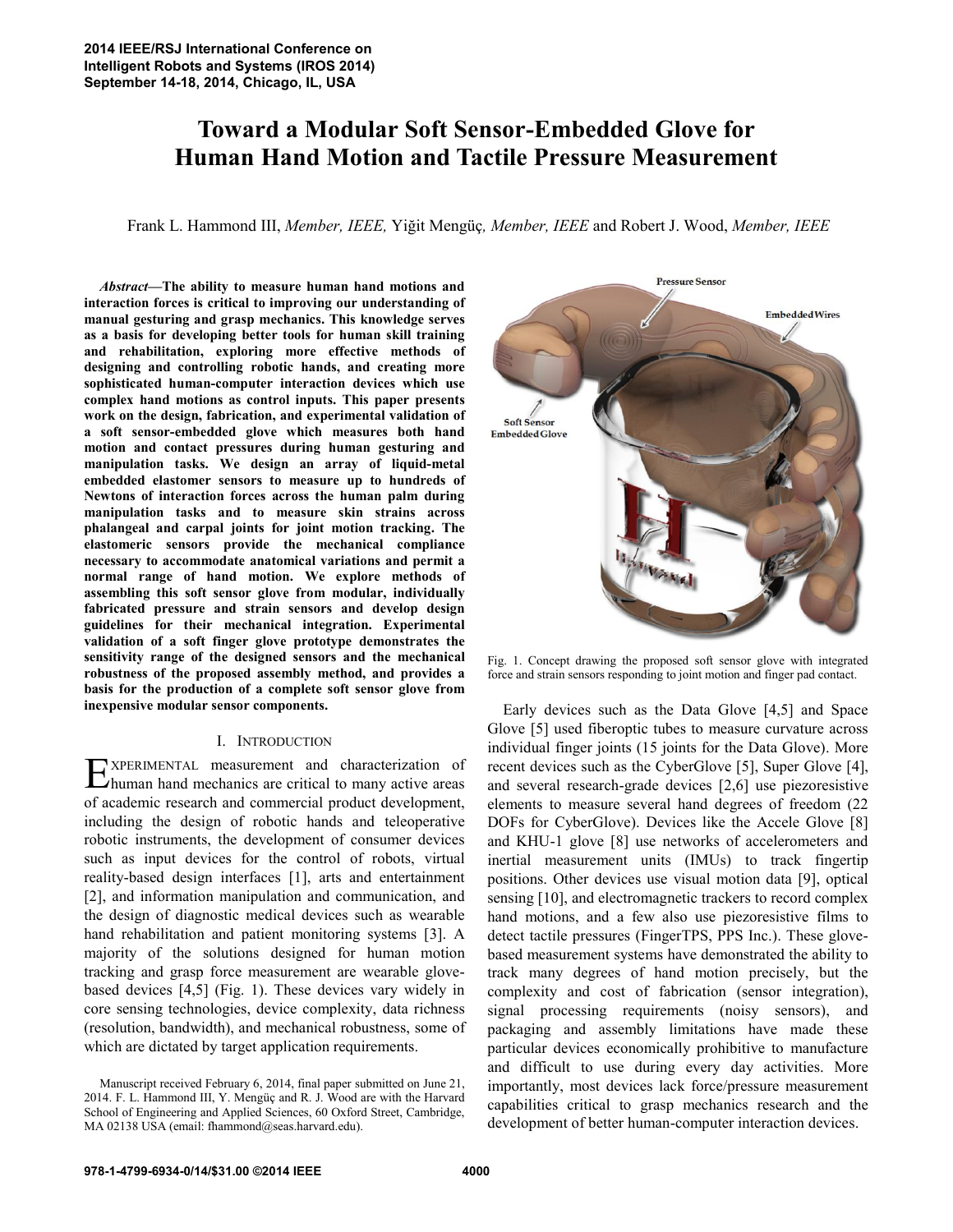The availability of inexpensive, compliant polymers and electrically conductive liquids and gels has made the design and manufacturing of multimodal sensing gloves more tractable, both in economy and in the feasibility of engineering and integrating sensing components. Several recent data glove devices have made use of these materials, including gloves with conductive polymers printed onto flexible substrates for joint sensing [11], fabric gloves with embedded conductive polymer strain sensors [12], conductive liquid embedded elastomeric sensors [13], and stereolithographic printing of monolithic gloves with photopolymers and conductive gels [14]. These devices have the advantages of being inexpensive, having flexibility of design (capability limited only by printing and modeling methods), and being intrinsically compliant such that they accommodate anatomical variations. However, current soft sensor manufacturing methods are not yet mature enough to allow repeatable, high-yield production of complicated soft sensor networks required for multi-DOF wearable devices.

This paper describes the design and validation of a lowprofile, modular, soft sensor-embedded glove which - unlike most previous data gloves - measures both human hand motions and tactile pressures. We demonstrate new mechanical integration methods which permit both modular fabrication of soft sensors and their assembly into such soft networks for wearable devices, and we detail enabling process innovations such as wire embedding and encapsulation molds. Novel soft sensor fabrication methods described in [15-16] are leveraged to create the soft pressure and tensile strain sensors which we integrate with our assembly method. The result is an inexpensive, easy to manufacture data glove which adapts to anatomical variations and measures the motions of all finger joints and the pressures major contact surfaces on the hand, providing a rich data set. Target applications of this novel glove include:

- *Study of Human Grasp Mechanics*: measuring joint motion and contact pressures as humans manipulate daily living objects is important to development of robotic hands, hand prostheses, and grasp-assist devices. Reliable data of this sort does not yet exist.
- *Skill Training and Rehabilitation*: the glove can be used to train a person for a certain manual skill by providing real-time feedback on contextual motion quality.
- *Gaming and Telepresence*: consumer entertainment and productivity applications where hand gesturing can be used to control devices and virtual objects.

Section II describes the glove performance requirements derived from human anatomical and biomechanics data. Section III describes soft sensor design and evaluation efforts, and Section IV outlines the fabrication process. Section V presents preliminary experiments done using a "soft finger glove" prototype. Section VI discusses the results of those tests and provides insights from experiments. Section VII outlines future work on soft sensor glove design.

#### II. PERFORMANCE REQUIREMENTS

The proposed soft sensor-embedded glove has several performance requirements derived from knowledge of human anatomy and anatomical variation [23] (ensuring comfort and proper sensor location) and from experimental characterization of human grasp mechanics and interaction forces (tuning sensors to measure expected forces and motions). In our design process, we consider degrees of freedom (Section II-A), maximal grasping forces (Section II-B), and anatomical variations of the human hand (Section II-C) in selecting these performance requirements.

## *A. Degrees of Freedom and Motion Ranges*

The topology of the proposed soft sensor glove is based loosely on a human hand model which has 24 kinematic DOFs [17] (Fig. 2). To simplify the soft glove design and minimize the number of sensors needed, we focus only those joints that contribute to gross finger motions during object grasping and manipulation. We aim to measure finger and thumb motion relative to the wrist reference frame, so the CMC joints - which contribute primarily to wrist articulation – are not considered for this instantiation of the human hand model. This reduces the kinematic DOFs and, by extension, the number of joint motion sensors in the data glove to 20.



Fig. 2. The skeletal anatomy of the human hand with joint locations.

The abduction-adduction motions of the fingers and thumb are measured here as motion differences or angles between fingers (inter-digital abduction, or IDA) rather than as individual motions, further reducing our hand model to 19 DOFs. We specify the motion ranges for each of these 19 DOFs in our reduced model according to experimental characterizations of hand motion found in [18] and use these as motion range targets for the glove (Table 1).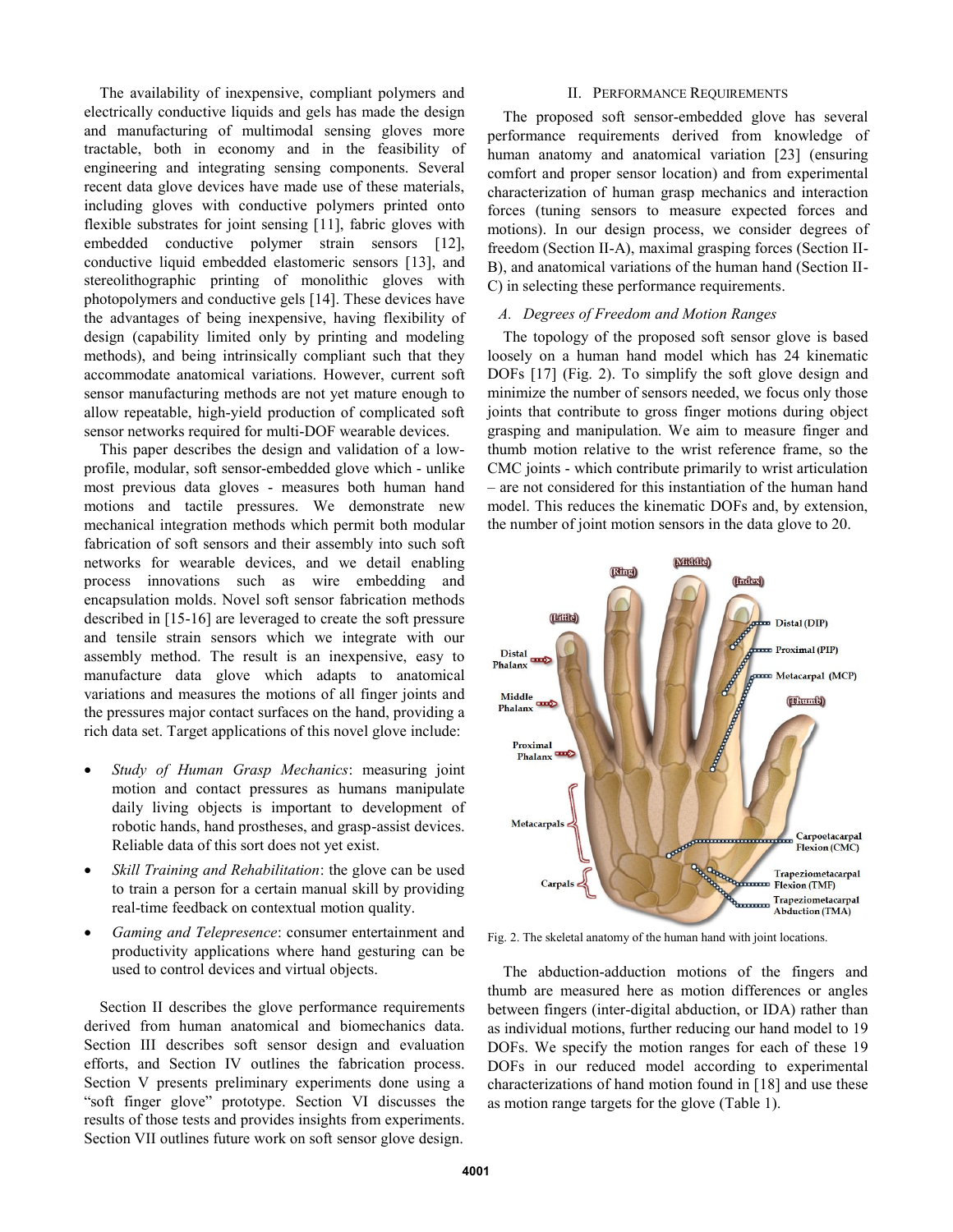TABLE I HUMAN HAND DEGREES OF FREEDOM AND MOTION RANGES (˚)

| Digit $\lambda$ Joint | <b>TPF</b> | <i><b>IDA/TPA</b></i> | МСР      | PIP       | DIP   |
|-----------------------|------------|-----------------------|----------|-----------|-------|
| Thumb                 | $0 - 50$   | $30-70$               | $0 - 55$ | 5-90      | NA    |
| Fingers               | NA         | $0 - 60$              | $45-90$  | $0 - 115$ | 20-90 |

Bold numbers indicate joint hyperextension beyond the 0° neutral position. Trapeziometacarpal flexion (TPF) is measured with respect to a flat palm hand posture where larger angle values indicate greater proximity of the thumb base to the palm.

## *B. Grasping Forces and Human Proprioception*

Previous research on human grasping capabilities [19] demonstrated that the human hand can exert as much force as 450N in males and 350N in females. The distribution of these forces over the volar surface (the palm) of the hand can vary according to the shape of the object being grasped, producing pressure concentrations in certain areas. Rather than defining the maximum expected pressure as an average of the total maximum force over the entire hand and risk insufficient sensitivity at these pressure concentrations, we consider the maximum pressure that can be exerted by a finger over a single phalanx contact pad – the theoretical limit. According to work on tendon arrangements and muscle forces in the human hand [20, 21], the maximum force across a single finger phalanx can reach up to 175N, typically in the thumb or larger fingers and about the proximal phalanx. Approximating the index finger as a compliant cylinder and taking its circumference as 7.3 cm (the mean for males, [22]), we can expect a rectangular contact area of  $5.4 \text{cm}^2$ . Given the maximum force of  $175 \text{N}$ exerted by a single finger, we can calculate the range of expected pressures on a single phalanx pad up to 325 kPa (worse case), with a nominal pressure around 100kPa.

### *C. Human Factors and Anatomical Variation*

The dimensions of the human hand phalanges can vary by as much as 11% in length [23] and 14% in circumference [22]. Designing a soft sensor glove using high-strain capacity elastomers (up to 900% strain) ensures that the glove will accommodate these large anatomical variations while providing user comfort (low stress concentrations), but this does not guarantee accurate, repeatable motion and force measurements. A loose fitting glove can cause spatial drift and sensing dead zones, so the glove must fit even the smallest of hands such that the pressure sensors are fixed with respect the finger pad surfaces and that the strain sensors are pre-loaded when the hand is at rest (flat). A snug glove fit can be achieved by selecting the dimensions of the pressure and strain sensors to fit smaller hands and allowing the intrinsic flexibility of the elastomer substrate to accommodate larger hands. Using the experimental characterization of human hand morphology reported in [23], shown in Table II, we set the maximum strain sensor length to the shortest non-distal phalanx, which is 15.57mm, rounded down to 15mm. Assuming that each tensile strain sensor's axial centerline is aligned with the joint axis, this

guarantees that there is no overlap between adjacent strain sensors on any phalanx. Because the MCP joints have more space available than the PIP or DIP joints, they may be more prone to axial positioning offsets (sensor not centered over joint). A 25mm strain sensor is also included in the modular sensor suite to allow sufficient strain across the knuckles even with misalignment.

The diameter of the soft pressure sensor was set to 1cm in accordance with the finger circumference data found in [22]. This helps ensure that the pressures recorded by these sensors is due primarily to normal forces, and that these forces can be distributed more evenly across the finger. The width of the strain sensors was set to 1 cm in order to cover the surface of the knuckles without protrusions.

## III. SOFT SENSOR DESIGN AND EVALUATION

The designs of the modular soft pressure and strain sensors used in this glove are based on the deformation of liquid-metal channels embedded in elastomer substrates. The geometry of a conductive liquid channel embedded in an elastic body changes when that body is deformed by compression or stretching, changing its electrical resistance. Assuming that the cross-sectional area of the channel and the electrical properties of the conductive liquid are known, changes in channel resistance and, by extension, sensor responses to external forces can be predicted.

TABLE II PHALANX LENGTH VARIATIONS IN THE HUMAN HAND (mm)

| Digit  | Metacarpal       | Proximal         | Medial           | Distal(tissue)   |
|--------|------------------|------------------|------------------|------------------|
| Thumb  | $46.22 \pm 3.94$ | $31.57\pm3.13$   | NΑ               | $27.34 \pm 2.21$ |
| Index  | $68.12\pm 6.27$  | 39.78 ± 4.94     | $22.38 \pm 2.51$ | $19.66 \pm 2.85$ |
| Middle | $64.60 \pm 5.38$ | $44.63\pm3.81$   | $26.33\pm3.00$   | $21.35 \pm 2.46$ |
| Ring   | $58.00 \pm 5.06$ | 41.37 $\pm$ 3.87 | $25.65\pm3.29$   | $21.25 \pm 2.82$ |
| Little | $53.69 \pm 4.36$ | $32.74 \pm 2.77$ | $18.11 \pm 2.54$ | $19.69 \pm 3.07$ |

The lengths of phalanges, metacarpals and soft tissues of the distal phalanges as reported in [23]. Given these values, maximum dimensions for the pressure and tensile strain sensors were set.

### *A. Pressure Sensors for Contact Force Measurement*

Applying pressure to the surface of a liquid-metal embedded elastomer decreases the cross-sectional area of the channel and increases its resistance, as shown in previous work [15]. The degree of resistance change in the channel is dependent upon the following:

- *Material properties*: Young's modulus, *E,* and Poisson's ratio, *ν*, govern static deformation mechanics.
- *Sensor geometry*: elastomer thickness and channel dimensions and topology determine strain sensitivity range and direction. Pressure sensor channel topology is spiral to minimize response to off-axis strains [15].
- *Distribution of external forces*: humans grasp objects of varying size and shape with soft, cylindrical fingers, so non-uniform pressure distributions must be considered.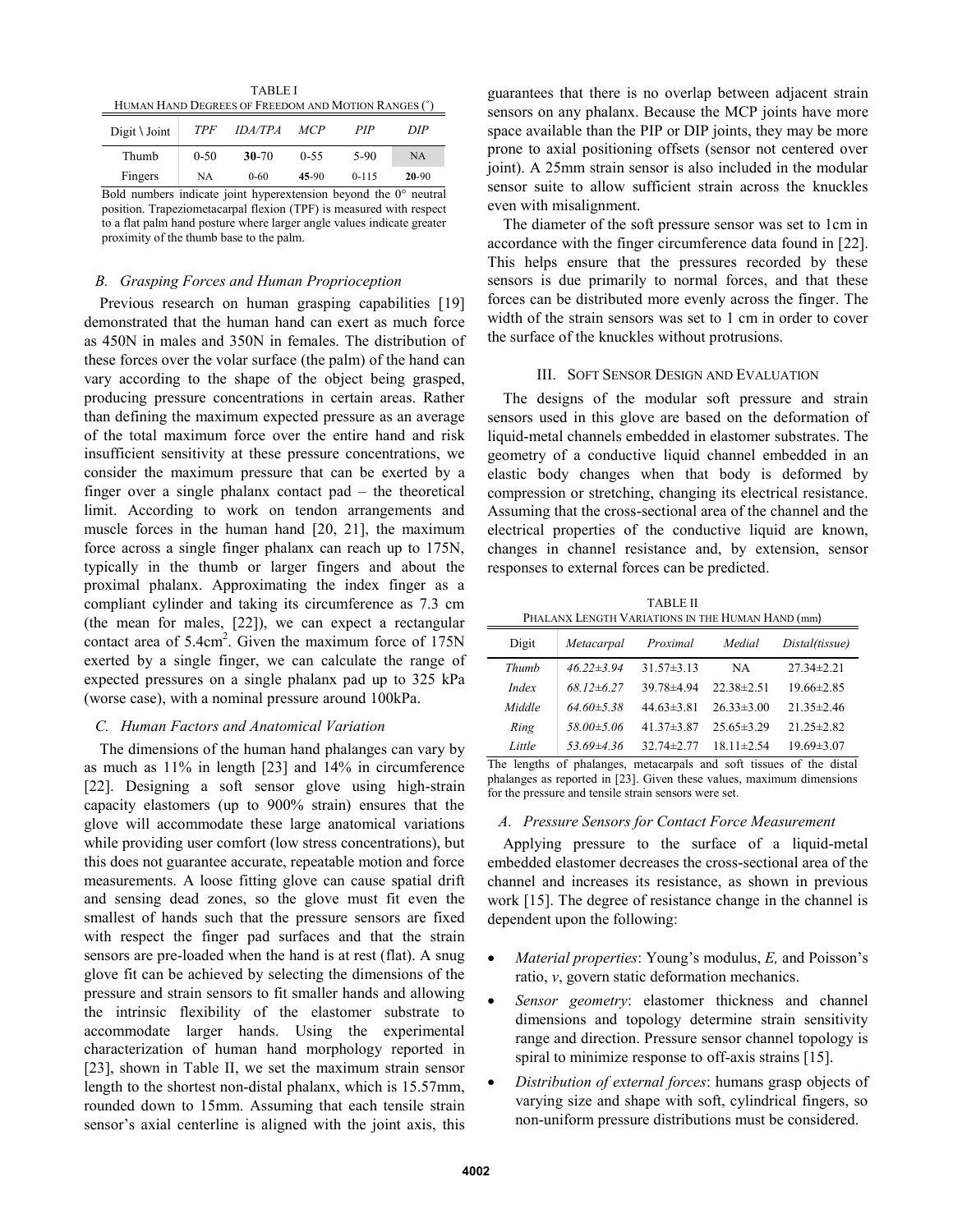Assuming a rectangular channel and a uniform applied pressure *p*, the resistance change can be expressed as

$$
\Delta R_p = \frac{\rho L}{wh} \left\{ \frac{1}{1 - 2(1 - v^2)w\chi p / Eh} - 1 \right\}
$$
 (1)

where *w* and *h* are channel width and height, respectively (Fig. 3), and  $\chi$  is a correction term described in [24] as a function of conductive channel depth, pressure application area, and the offset between the channel and pressure area centerlines. If modeled properly, the conductive liquid channel geometry and spiral-shaped sensor topology can be tuned such that the total range of electrical resistance spans 0-165kPa of expected pressures that deform the channels, providing sufficient sensitivity for the target application.

Several factors limit our ability to vary sensor geometry parameters and tune pressure sensor sensitivity in practice. Glove thickness is limited to less than 2.5mm to maintain a low-profile, leaving no room for variation in *h*. Previous work [25] established that, with soft sensors fabrication methods available at the time, the minimum channel septum width possible without incidence of septum delamination was 200 $\mu$ m for PDMS and that sensors with surface layers which are thin relative to the channel height had a much higher incidence of "channel pinching" or collapsing, which causes large, temporary resistance increases. To eliminate pinching and delamination and maintain a low device profile, we adhere to previous design guidelines and set *w* to 300µm and *h* to 1000µm (half of the sensor height). The remaining design variables are topology and material type.

The relationship between the spiral channel topology its base channel resistance is defined by the pitch  $d_p$  of the spiral, the outer diameter *d*, and the number of turns in it *N*, which affect the channel length (2). Modeling the spiral sensor as the wrapped linear sensor strip of length *Lspiral*, we estimate the resistivity of the sensor (Fig.3) and compare to compressive strain test data (Fig. 4)

$$
L_{spiral} = \sqrt{\left(\pi \, dN\right)^2 + \left(d_p \, N\right)^2} \tag{2}
$$



Fig. 3. Model of the pressure sensor. Though the channel is spiral in shape, the resistance changes can be approximated by modeling the spiral as a coiled rectangular strip in (1).

Compressive tests were done on an Instron 5540 Series mechanical testing system (Instron Inc., USA). Pressure was ramped to 110kPa (17.25N applied with a 1cm diameter contact plate) using a triangular loading profile over 10 cycles. Results show high sensor response repeatability, hysteresis (expected), and a mismatch with predictions at high pressures, likely due to modeling assumptions.



Fig. 4. Response of a pressure sensor 1cm in diameter and 2mm in thickness with  $h = 500 \mu m$ ,  $w = 300 \mu m$ , and  $L = 157.4 \mu m$ . Resistance changes were recorded using a voltage divider with a 1V source and 10 Ohm reference.

#### *B. Strain Sensors for Joint Motion Measurement*

Applying a tensile force along a conductive liquid channel produces axial strains which serve to increase the length of the channel and decrease the cross-sectional area, increasing the total channel resistance [15] (Fig 5). The relationship between resistance change and strain is given by

$$
\Delta R_{ext} = \frac{\rho L}{wh} \left\{ \frac{\left(1 + 2v\right)\varepsilon - v^2 \varepsilon^2}{\left(1 - v\varepsilon\right)^2} \right\}.
$$
 (3)

The strain sensor sensitivity is tuned by adjusting channel width and height, *w* and *h*. Channel cross-section dimensions are held constant to accommodate design constraints, so sensitivity is modified only by increasing channel length along the sensor's strain axis or by increasing the number of channel segments. This design uses four channel segments, the maximum allowed by dimension and process constraints.



Fig. 5. Model of the strain sensor. Though the sensor channel is serpentine in shape and does not adhere to assumptions made in (1), the total resistance change per unit strain can be approximated by modeling the serpentine path as a folded rectangular strip.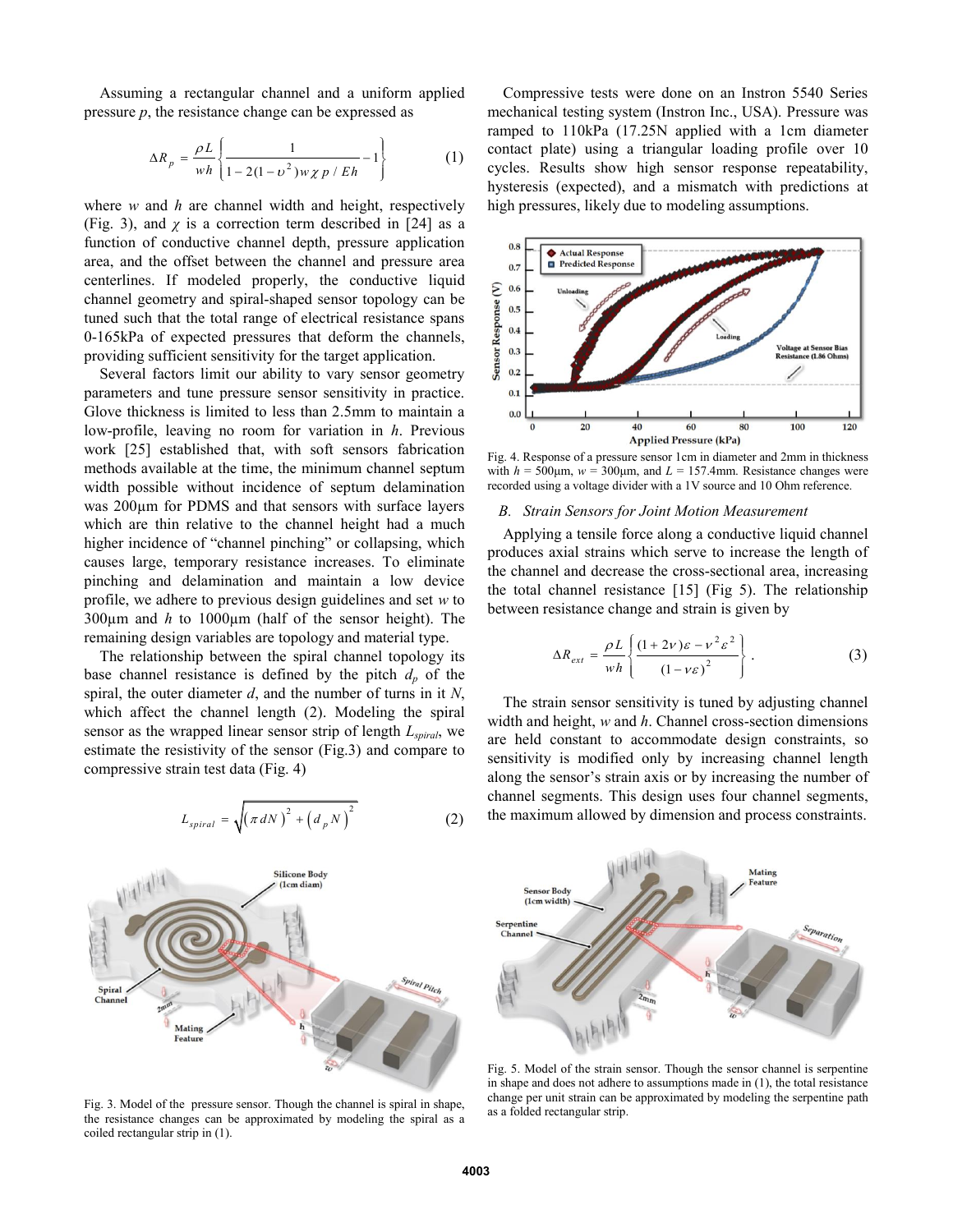Bench top measurements show that patches of skin 1cm distal and 1cm proximal to interphalangeal joints stretch up to 29% over the joint's motion range. The force required to cause this much strain in these soft tensile strain sensors ( $E \approx$ 30 kPa  $[26]$ ) is negligible  $(\sim 0.6$ N) compared to forces produced during normal hand motions (50N+).

Figure 6 shows the response of the strain sensor under both tensile loading and off-axis normal loading. Sensitivity to tensile loads, applied by extending the sensor 20mm/min over 10 cycles, was high. Sensitivity to off-axis normal loads was relatively low. Though the normal loads only reached 1N here (as opposed to the 17.5N used for pressure sensors), we would expect loads on the back of the finger to be this low given the strength of the extension muscles [21].



Fig. 6. Response of a strain sensor 1cm in width and 2mm in thickness with a  $h = 500 \mu m$ ,  $w = 300 \mu m$ , and  $L = 97 \mu m$ . Resistance changes were recorded using a voltage divider with a 1V source and 10 Ohm reference.

## *C. Glove Design and Sensor Network Topology*

This work focuses on proving the concept of a multimodal soft sensing glove in the form of a single digit soft data glove. This soft "finger glove" (Fig. 7) addresses many of the sensor design, fabrication, and assembly challenges involved in creating a full hand glove, but the scale of the finger glove has allowed for more design iterations and experiment validations than possible otherwise. One question which remains for a full hand glove implementation is the coupling of sensing between neighboring fingers, but we anticipate addressing this in future work.



Fig. 7. Model of a soft finger glove (index finger) with integrated pressure and strain sensors. The length of the strain sensors is less than half the length of the proximal phalanx of the target joint, as design rules specify.

The finger glove contains three tensile strain sensors used to measure the individual joint motions, and three pressure sensors which are used to capture interaction dynamics on the volar surface of the hand during object manipulation (Fig. 7). The sensors are fabricated as modular units that are later assembled in a network to create the soft finger glove.

#### IV. FABRICATION

Key contributions of this work are the process innovations which enable the assembly of complex soft sensor networks from such modular sensors. Modular fabrication has a higher production yield than monolithic approaches as faulty sensors can be rejected before inclusion into a sensor network or replaced in a network after a failure. This section describes the fabrication and assembly process.

#### *A. Individual Sensor Fabrication*

Sensors for the soft finger glove prototype were fabricated used a layered molding and casting process. This process can be divided into four steps: 1) functional component embedding (Fig. 8), 2) silicone casting, 3) layer bonding, and 4) conductive liquid injection. The details of this process can be found in [15,16,24,25]. The base material for the sensors is the silicone rubber EcoFlex (Smooth-On Inc., Easton, PA, 18042, USA), a two-part elastomer capable of high strains (900% at failure). The conductive liquid used is a eutectic alloy of gallium-indium-tin, or "gallinstan" (Ga:In:Sn; 62:22:16 wt%; from AlfaAesar, Ward Hill, MA, USA). The completed sensors are shown in Fig. 9.



Fig. 8. Soft sensor fabrication process innovations in this work include (a) placement of embedded sensor components into mold before (b) silicone casting and curing.



Fig. 9. Photos of fabricated soft strain and pressure sensors, both with mating features and embedded wires.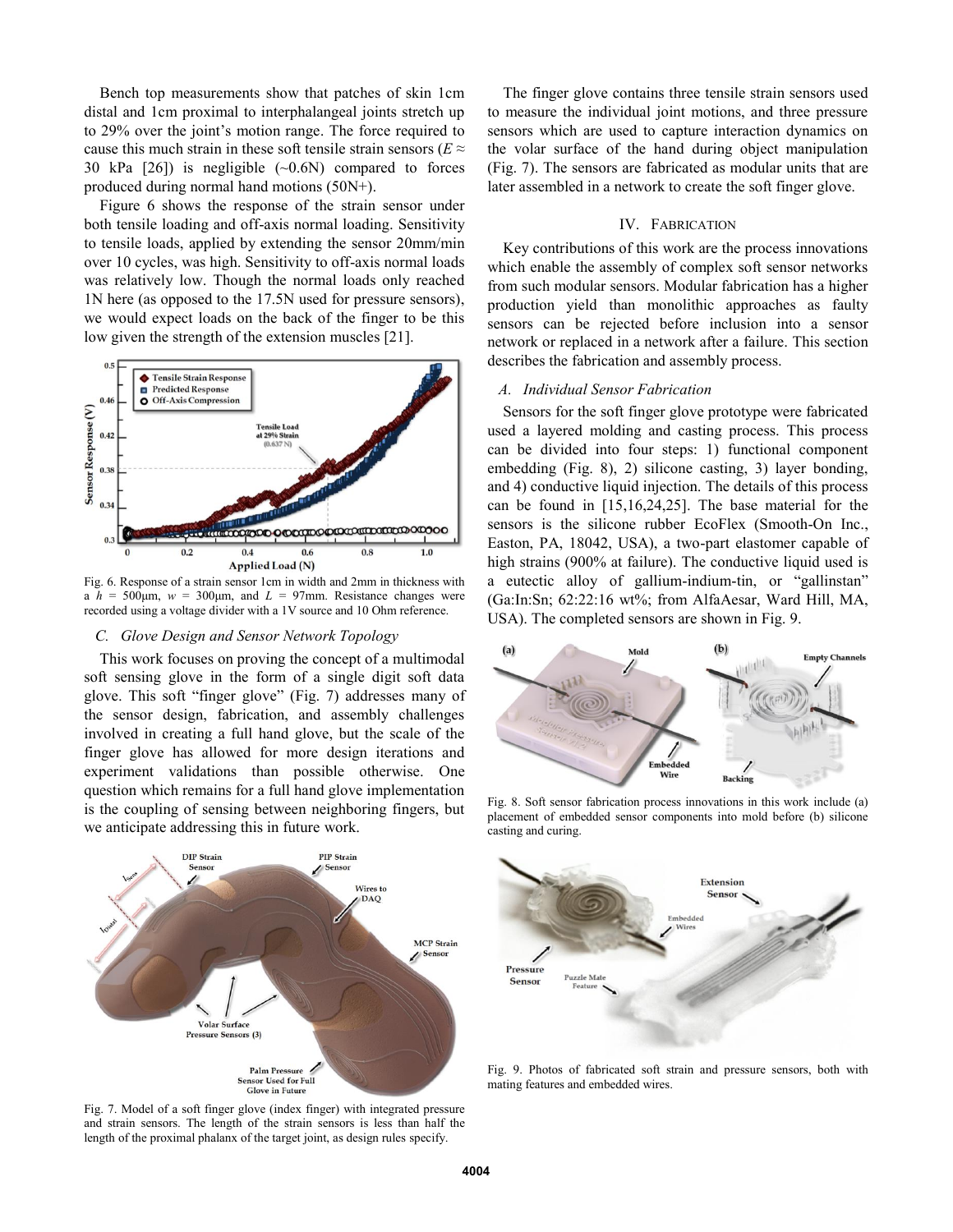## *B. Sensor Integration Features*

The assembly of the sensor glove's sensor network requires secure cohesive bonds between several individual, pre-cured elastomer bodies of similar chemical composition. The strength of these cohesive bonds depends on several parameters including degree of chemical surface activation, atmospheric moisture, and mating surface shape and cleanliness. In a well-conditioned and controlled fabrication environment and with surface activation – a benefit to bond strength – being low after a full cure, the cohesive bonds are affected primarily by the mating surface shape. Inspired in part by previous work, which uses silicone rubber to achieve strong mechanical bonds in shape deposition manufacturing [27], we investigated the use of three different surface features as our mechanical mating method (Fig. 10):

- *Flat Surfaces*: smooth sensor mating surface with no special mating features or embedded components.
- *Puzzle Surfaces*: a serpentine surface profile which increases the total mating surface area by over 300%.

*Embedded Strain Supports*: a flexible laser-patterned strain support which allows silicone columns to form within its structure, providing a mechanical anchor.Each sensor mating surface type was cast into molds with 1cm x 2mm rectangular cross sections. Five samples of each mate surface type were fabricated for a total of 15. These samples were fully cured, along with five monolithic samples and placed into molds with space to cast another strip of silicone rubber onto the cured mating surface. After casting the second strip, the samples were fully cured.



Fig. 10. Samples of the three mate types – flat, puzzle, and strain supportused in the interface mate strength characterization experiment.

The cured test samples were clamped using pneumatic vices onto an Instron 5540 Series electro-mechanical testing system (Instron Inc., USA) where they were loaded in tension until failure. The resulting data demonstrated that the puzzle interface provided the best, most consistent bond strength for a minimal change in fabrication process (no additional steps; supports add three steps). The puzzle mate interface was subsequently chosen as the preferred mechanical integration method for the glove (Fig. 11).





#### *C. Glove Molding*

Assembling the modular soft sensors into a glove-based sensor network requires an encapsulation molding process. The encapsulation mold (Fig. 12) provides a template for the spatial layout of the modular sensors during encapsulation pours. The modular sensors are placed in the mold and EcoFlex in poured around them in a glove pattern to complete the device (shown being worn in Fig. 13).



Fig. 12. A photo of the soft sensor encapsulation with strain and pressure sensor inserted and the soft finger glove after mold release and fastening.

#### V. EXPERIMENTAL VALIDATION

The soft finger glove was experimentally validated through manipulation experiments in which the user grasped daily living objects (Fig. 14) and the glove simultaneously measured both tactile pressures and joint motion.



Fig. 13. A photo of the completed soft sensor finger glove worn by a user. The glove is pictured untethered here for visualization purposes.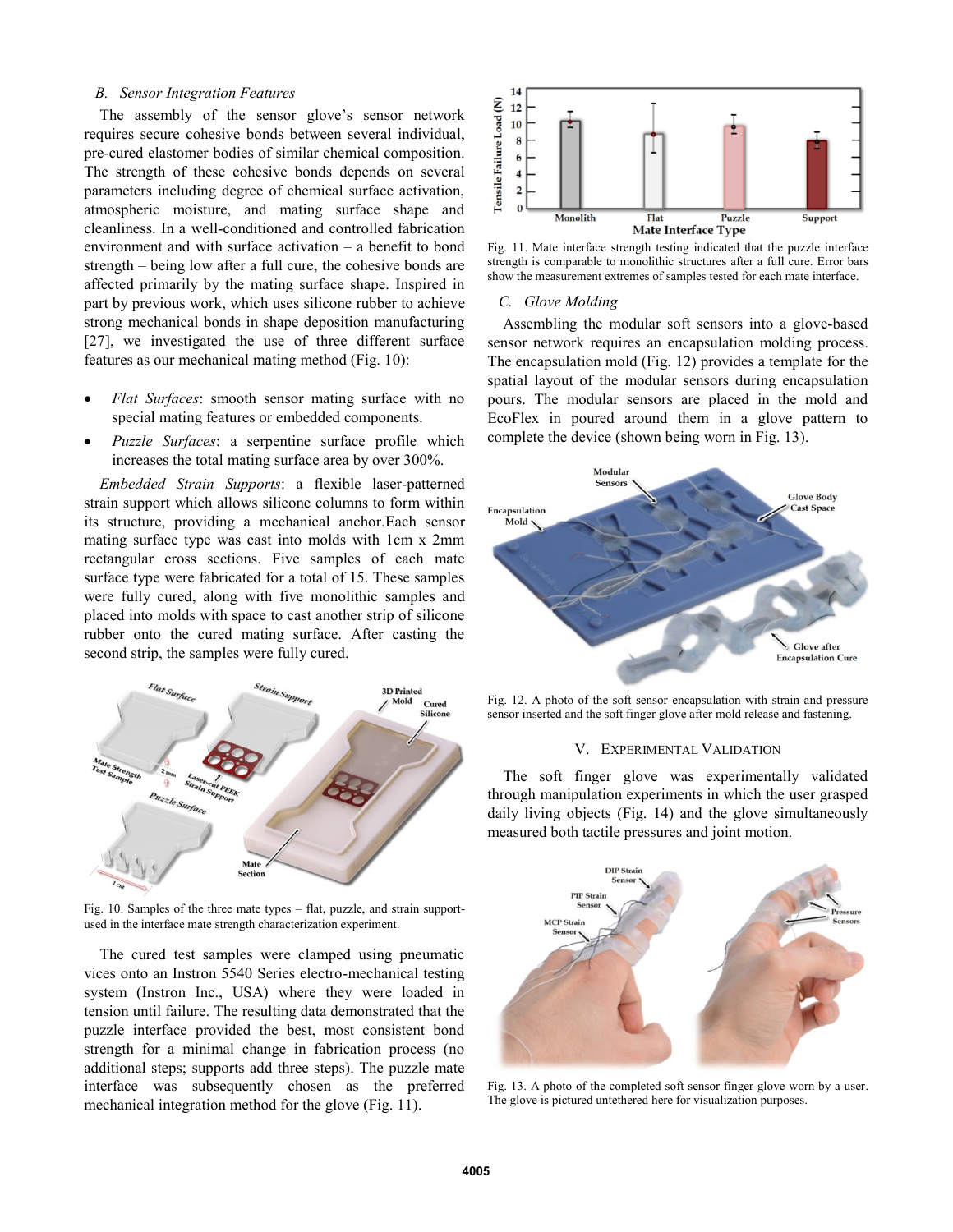## *A. Sensor Calibration and Repeatability Test*

Calibration of the pressure sensors was done by measuring the bias voltage of each sensor - with no external pressure applied - via a voltage divider having a 1V source and 10Ohm reference resistance, then measuring the sensor under a known applied load (electromechanical tester). The strain sensors are calibrated by precisely positioning each joint using acrylic finger constraints [28] and measuring the resistance at each angle (0˚,45˚,90˚).

## *B. Hand Gesture and Object Grasping Tasks*

The ability to measure joint motions and tactile pressures with the soft finger glove (index finger) is tested by grasping three daily living objects: a coffee mug (513.5g), a hammer (450.0g), and a textbook (578.2g). After the glove user acquired a stable grasp of the objects, the voltages across the strain and pressure sensors were recorded and the pressure and strain values were calculated according the calibration values and (1) and (3). This was done over several trials as a proof of concept. Representative data is furnished here. Ground-truth measurements were not taken to verify actual angles during grasping but future work will include this data.



Fig. 14. The soft finger glove being worn while grasping test objects.

#### VI. RESULTS AND DISCUSSION

## *A. Evaluation of Glove Performance*

Experimental data demonstrates the sensitivity of the soft pressure and strain sensors in finger glove to the range of pressures (0-165kPa) and tensile strains (30%) required to measure full anthropomorphic hand motions and interaction pressures during every day human grasping (Section III) and the ability to measure both quantities simultaneously. Figure 15 shows the difference in finger postures for grasps acquired on the three objects. The textbook grasp has the smallest measured flexion angles, as expected for flat objects, while the hammer grasp had large flexion angles associated with power grasps of cylindrical objects.

Figure 16 illustrates the difference in tactile pressures distributed across the index finger during grasping. The hammer required the highest pressures by far (large mass and momentum during use), while the textbook and coffee mug grasps had relatively small tactile pressures. These tactile pressure profiles – important data for human grasp mechanics and robot hand design research - are not attainable using many of the current sensor glove solutions.



Fig. 15. Joint angles recorded during grasping of daily living objects (one grasp per object), calculated from tensile strain sensor responses.



Fig. 16. Tactile pressures recorded during grasping of daily living objects and calculated from pressure sensor responses.

Figure 17 demonstrates sensitivity to both static grasp motion/pressures but also low-frequency dynamics associated with object utilization (at the proximal sensor). The progression of the hammer grasp, including initial grasp acquisition, grasp correction to acquire a stronger grasp, and subsequent pressure fluctuations during hammer use, is seen.



Fig. 17. Temporal profile of tactile pressures on the proximal phalanx during hammer swinging. Grasp force increases after grasp correction.

#### *B. Mechanical Robustness*

Despite promising results, we also encountered a few technical issues including the thickness of the glove sensors (2mm) its effect on grasp acquisition and quality, the failure of pressure sensors under high loads by septum delamination and leaking near embedded wires (40% of tested sensors), and the off-axis, in-plane preloading of sensors during glove donning which could affect bias resistance and non-linear sensing ranges. These can be remedied in part by refining the fabrication process and embedding strain relief supports. The use of rigid wires in the soft glove did not pose mechanical robustness issues as wires were located away from primary loading/deformation sites.